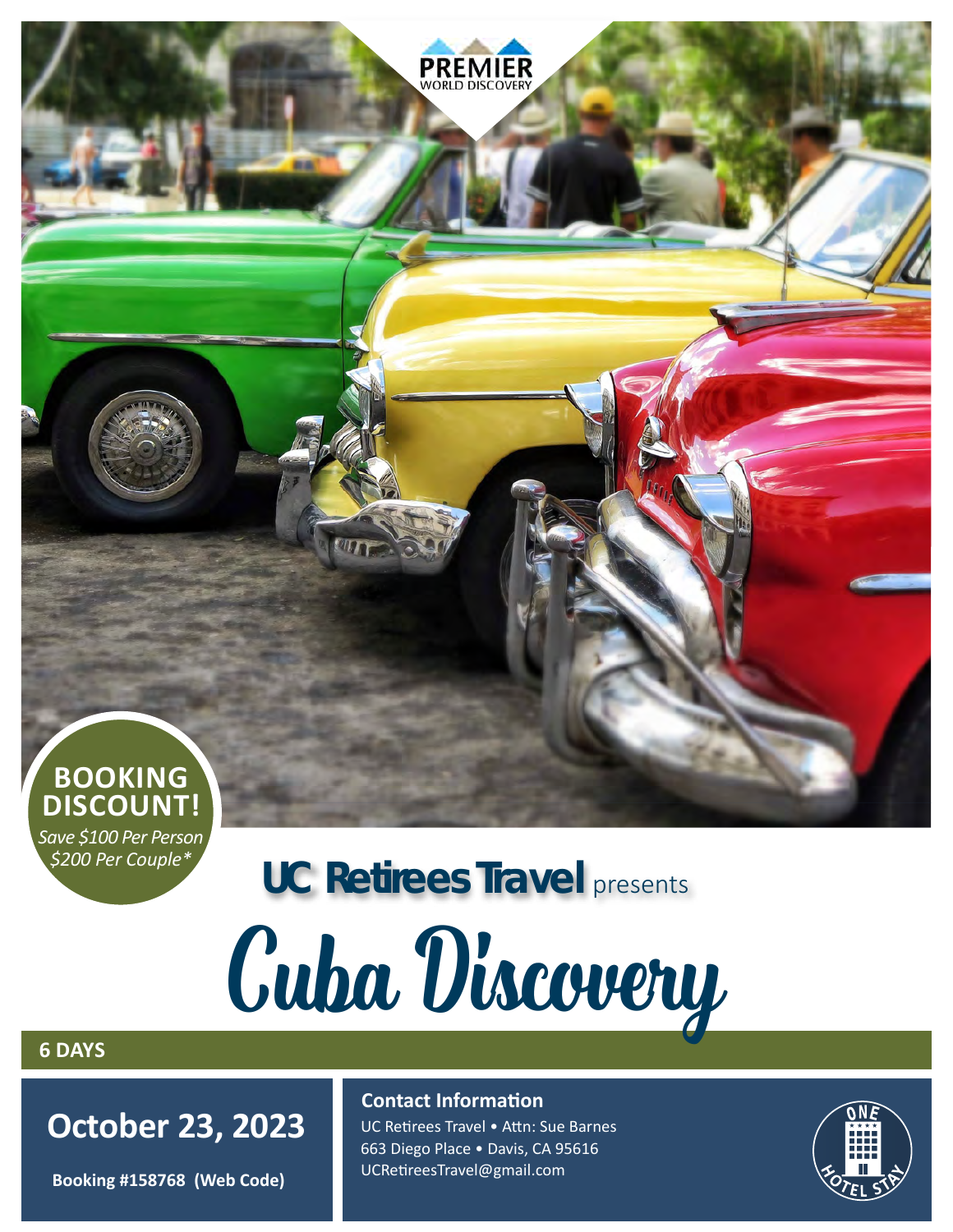





# **Cuba Discovery** Following lunch at a local Paladar in Old Havana

#### **DAY 1: DEPART USA - ARRIVE HAVANA CUBA**

Upon arrival in Havana at the Jose Marti International Airport and clearing customs, meet your local English speaking Cuban Guide outside the baggage terminal. Your drive from the airport orients you with Cuba's enigmatic capital city, whose nearly 500-year Old Havana is home to the largest collections of Spanish-Colonial architecture in the Americas. Make a photo stop and learn more about the Plaza de la Revolucion, the center of Cuban political life where millions of Cubans listened to speeches of Fidel Castro. Religion has always played an important role in Cuban society. Enjoy a fascinating walking tour of the Colon Cemetery founded in 1876, and noted for its elaborate sculpted memorials containing more than 500 major mausoleums and chapels. The cemetery is the final resting place for famous Cubans including artists, writers, musicians and ballplayers. Check into your hotel and unpack for your five night stay. Dinner is included at a local restaurant in Havana this evening. (D) Overnight: Havana

#### **DAY 2: OLD HAVANA** *(UNESCO)* **- MUSEUM OF THE REVOLUTION**

This morning enjoy a guided walking tour of pedestrian only Old Havana, a UNESCO World Heritage Site. See the beautiful Cathedral de la Havana, built in baroque style in 1748 and learn about its preservation and continuous restoration. Next, enjoy a fascinating tour of the Havana Club Rum Museum with a local Cuban rum expert to learn about the history and process of making Cuban Rum and an opportunity to sample the differences. this afternoon we visit the famous Museum of the Revolution that displays documents and artifacts, weapons and planes from the revolution. Learn about the Bay of Pigs, the 1961 historic clash between the CIA trained Cuban exiles & rebel forces. Next head to the charming fishing village of Jaimanitas to visit the incredible Home and Work Shop of world famous artist, painter and ceramicist Jose Fuster, often called the "Picasso of Cuba". He has adorned an entire neighborhood with colorful ornate mosaics. Here we spend time with to discuss the influence of the artist's work and their lives and community. Dinner is on your own this evening allowing you to explore the fine restaurants, cuisine and Jazz clubs of Havana. Perhaps even take in the world famous Tropicana Cabaret Show on your own that offers an evening of music and history at this famous nightclub show that presents song-and-dance performances of 1950's Cuba.<br>
(B,L)

#### Overnight: Havana

#### **DAY 3: HAVANA - CIGAR FACTORY - HABANA COMPAS**

This morning following breakfast we begin the day with a fascinating visit and guided tour with a local cigar expert to the La Corona Cigar Factory. See firsthand and learn about the history and the process of Cuban cigars being hand rolled. The factory rolls such brands as Hoya de Monterrey and Cuaba & Punch. Next enjoy a performance by the amazing Habana Compas Dance Group. Interact with the students and teachers to learn more about the Cuban dance culture. Next, tour the famous Nacional Hotel, once Havana's flagship hotel that has hosted celebrities and world leaders during its heyday, such as Winston Churchill and Frank Sinatra to name a few. Free time to explore this historic property housing pictures and nostalgia from a by gone era or even sip a Mojito

on the patio. Meet a former famous professional Cuban baseball player and join in a discussion regarding the history and love of this game in Cuba and the U.S. Dinner is included this evening at a local Paladar.<br>
(B,L,D)

Overnight: Havana

#### **DAY 4: HAVANA - VINALES VALLEY** *(UNESCO)* **- PINAR DEL RIO**

Today we travel out of Havana and into the rural Cuban countryside to the Vinales Valley located in the western most mountainous range in Cuba and declared a UNESCO World Heritage Site. This region, the western province of Pinar del Rio is known for its stunning scenery, a landscape of prehistoric looking flat-top mountains or "mogotes", tobacco plantations, caves and rivers. Next, visit a traditional Tobacco Farm and Farmhouse to meet with the farmer to learn about tobacco cultivation, the drying process and experience a cigar rolling demonstration inside the drying hut. Enjoy a visit inside his farmhouse, meeting and interacting with his family while enjoying some Cuban coffee. A great opportunity to witness up close, how Cuban families live in a rural setting. Next enjoy lunch at the beautiful Finca Paraiso Paladar (organic farm) offering incredible panoramic views of the Vinales Valley and an opportunity to meet the Cuban family that owns this organic farm. Later stop at the Los Jasmines viewpoint offering incredible views of the Vinales Valley and an opportunity to enjoy the spectacular scenery and take photos of this beautiful and unique region of Cuba. Return to Havana later this afternoon with the evening on your own to explore Havana's many outstanding Paladars, Jazz clubs or simply relax.<br> **(B,L)** Overnight: Hav

Overnight: Havana

#### **DAY 5: HAVANA - HEMINGWAY FARM - CLASSIC CAR CLUB**

Next enter the world of Ernest Hemingway with a visit to Hemingway's Farm, Finca La Vigia (meaning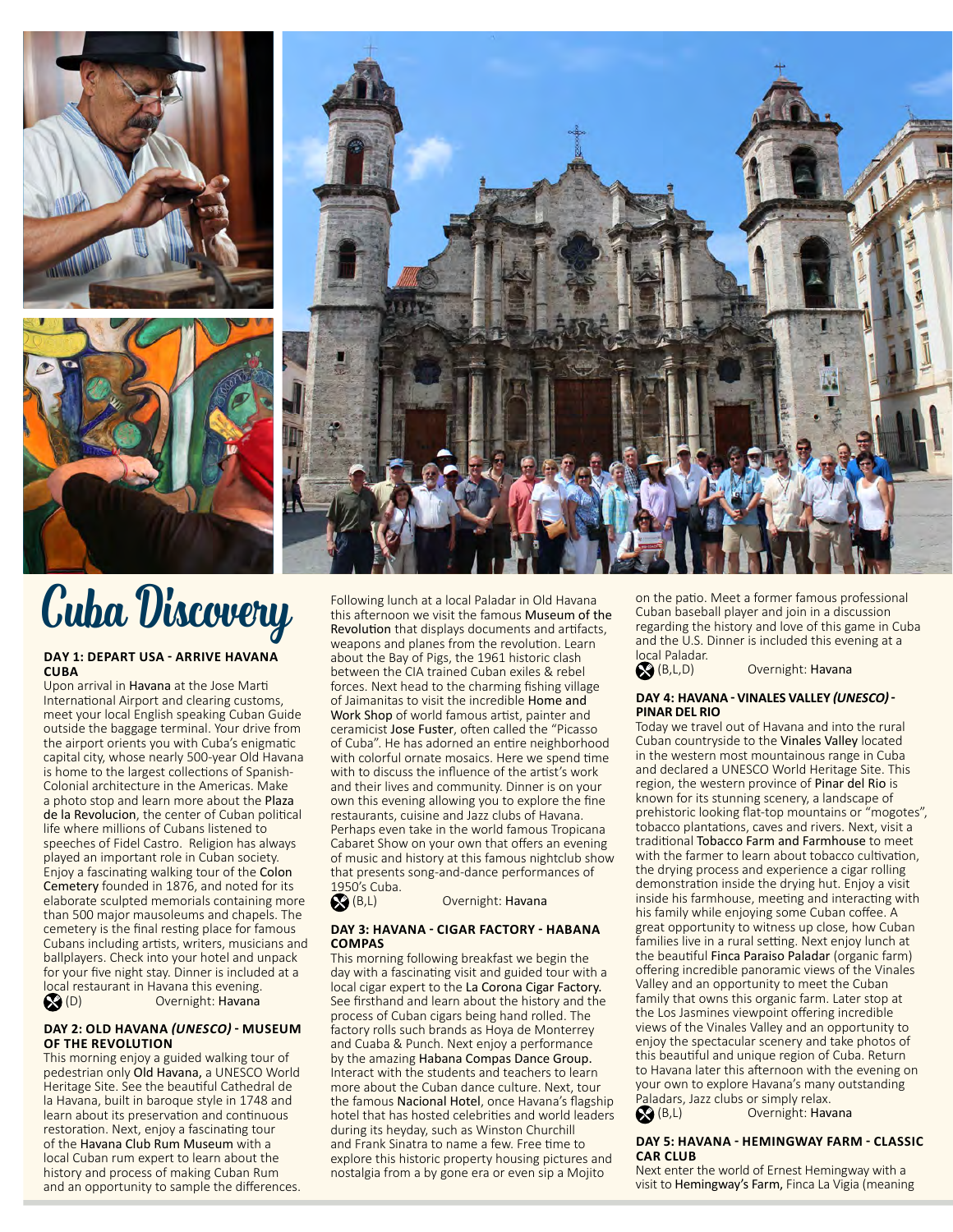



'lookout house'). This beautiful property hosts the house where the Nobel Prize winner lived with his wife Martha for 21 years. View the perfectly preserved home where many of the Hemingway personal furniture and belongings remain intact. View his famous boat on display, the Pilar in which he used to patrol for Nazis in the Caribbean waters and featured in his novel "Islands in the Stream". A photo stop is made at the Morro Castle, built in 1589, to protect the mouth of the Havana Harbor. "Morro" in Spanish means a rock which is very visible from the sea and therefore serves as a navigational landmark. Perched on the headland on the opposite side of the harbor from Old Havana it can be viewed from miles around as it dominates the port entrance. Next visit the San Jose Craft Market and Art Center to meet and interact with the local artists to discuss and learn of the importance of their art in Cuban culture. Learn from the artists who share their experiences of pursuing the arts with limited access to materials and funding. Before dinner, meet the local Old Style Car Club owners. A chance to interact and talk with the owners and learn why Havana's streets are filled with vintage American automobiles and understand what it takes to keep them on the road. Enjoy a drive through the streets of Havana in a vintage car to your farewell dinner at a one of Havana's top local Paladars. After dinner you have an opportunity to meet and discuss with the owners how this private Paladar enterprise works

in Cuba.<br>
(B,L,D)

Overnight: Havana

#### **DAY 6: HAVANA - FLIGHT BACK TO USA**

Following breakfast, this morning, we'll transfer to the airport for our return flight home with incredible memories of the amazing people and culture of Cuba.  $\bigotimes$  (B)



#### **U.S. TRAVELERS CAN STILL TRAVEL TO CUBA LEGALLY!**

**Premier World Discovery** offers you the opportunity to travel legally to Cuba under the new OFAC Regulations which were published June 5, 2019. Our scheduled tours follow the General License category of "Support for the Cuban People" and our itineraries include activities that are intended to strengthen civil society in Cuba. Every day's program is designed to promote independence for the Cuban people and is complete with meaningful interactions with the Cuban people.

We operate these tours under an OFAC (the Office of Foreign Assets Control) general license, under section 31 CFR  $\S$  515.572(a)(1) to provide travel services to U.S. travelers to Cuba. Our tours meet all requirements listed by section 31 CFR § 515.574 for Support for the Cuban People. We also organize tours in several of the other 11

categories of travel that are permitted, including: § 515.565 (educational activities), § 515.566 (religious activities) and, § 515.575 (humanitarian projects).

Our immersive Cuba tours provide a rich and authentic way to learn about the lives of Cubans, while also sharing with them our perspectives on the world. Our goal is for there to be a mutual benefit to all involved as we learn from each other. Your participation in our Cuba tours support the Cuban entrepreneurs that provide us with private services along the way.

Traveling to Cuba with **Premier World Discovery** provides a hassle-free, fully legal way for Americans to visit, experience and check off that "bucket list" to Cuba you have always dreamed of. With over 22 years specializing in global group travel, and operating tours in Cuba since 2012 while servicing thousands of travelers and hundred of groups to Cuba. We are experts in finding and offering authentic experiences that get you behind the scenes to understand the rich culture and history of Cuba. Our extensive network of guides, drivers, restaurant owners, artists and more is essential to the success of your travels in Cuba. We offer pre-set /scheduled departures to Cuba that allow you to book onto and enjoy immersive tours to Cuba with the experts that provides a unique exposure to a dynamic and diverse culture.

Travelers must have a full-time schedule of activities that enhance contact with the Cuban people and result in meaningful interactions with individuals in Cuba. Our expertly designed tours provide this rich content every day.

#### **Premier World Discovery's** tours include a

schedule of interesting, educational, interactive and meaningful exchange activities, and as such these tours are not self-directed or self-guided. Trips are fully scheduled, and activities are immersive and incredibly insightful for the Cuban visitor.

#### **HIGHLIGHTS**

- Museum of the Revolution
- ▶ Old Havana Walking Tour
- Artist Jose Fuster
- ▶ Cigar Factory Tour
- Colon Cemetery
- Havana Club Rum Museum
- ▶ Hemingway's Farm
- Habana Compas Dance Group Performance
- ▶ Old Style Classic Car Club
- Nacional Hotel Tour
- Pinar Del Rio & Vinales Valley
- Tobacco Farm & Farmhouse Visit

#### **INCLUSIONS**

- ▶ Round Trip Airfare~ LAX or SFO
- Air Departure Taxes & Fees
- Cuban Health Insurance
- ▶ 5 Nights Hotel Accommodations
- ▶ Bilingual Cuban Tour Guide
- 
- Premier Tour Director 12 Meals- (5B, 4L, 3D)
- ▶ People to People Interactions
- Admissions per Itinerary
- ▶ Baggage Handling at Hotel
- Air Conditioned Motorcoach
- Hotel & Airport Transfers In Cuba
- Gratuities for Hotel Porters, Wait Staff at included Meals, Local Step on Guides and All "Support for the Cuban People" Visits & Interactions

### **ACCOMMODATIONS**

**5 Nights** - Quinta Avenida Hotel, Havana *On some dates alternative hotels may be used*

**TOUR ACTIVITY LEVEL** Easy **1 2 3 4** Active

| <b>TOUR RATES INCLUDING AIR:</b> |                                     |
|----------------------------------|-------------------------------------|
|                                  | Booking Discount*: \$4499 pp double |
| <b>Regular Rate:</b>             | $S\overline{4599}$ pp double        |
| Single Supplement: +\$600        |                                     |

\*See Reservation Info for Booking Discount details

~Most Air Gateways are available. Please call for quote.

**CUBAN TRAVEL VISA** is required for travel to Cuba and applies to US citizens only. The Cuban Visa cost is \$100 per person including processing fees and is **Not Included** in the tour rates. Cuban Visa cost will be invoiced with your final payment and is subject to change. Cuban born passengers require a different Visa process and additional costs.